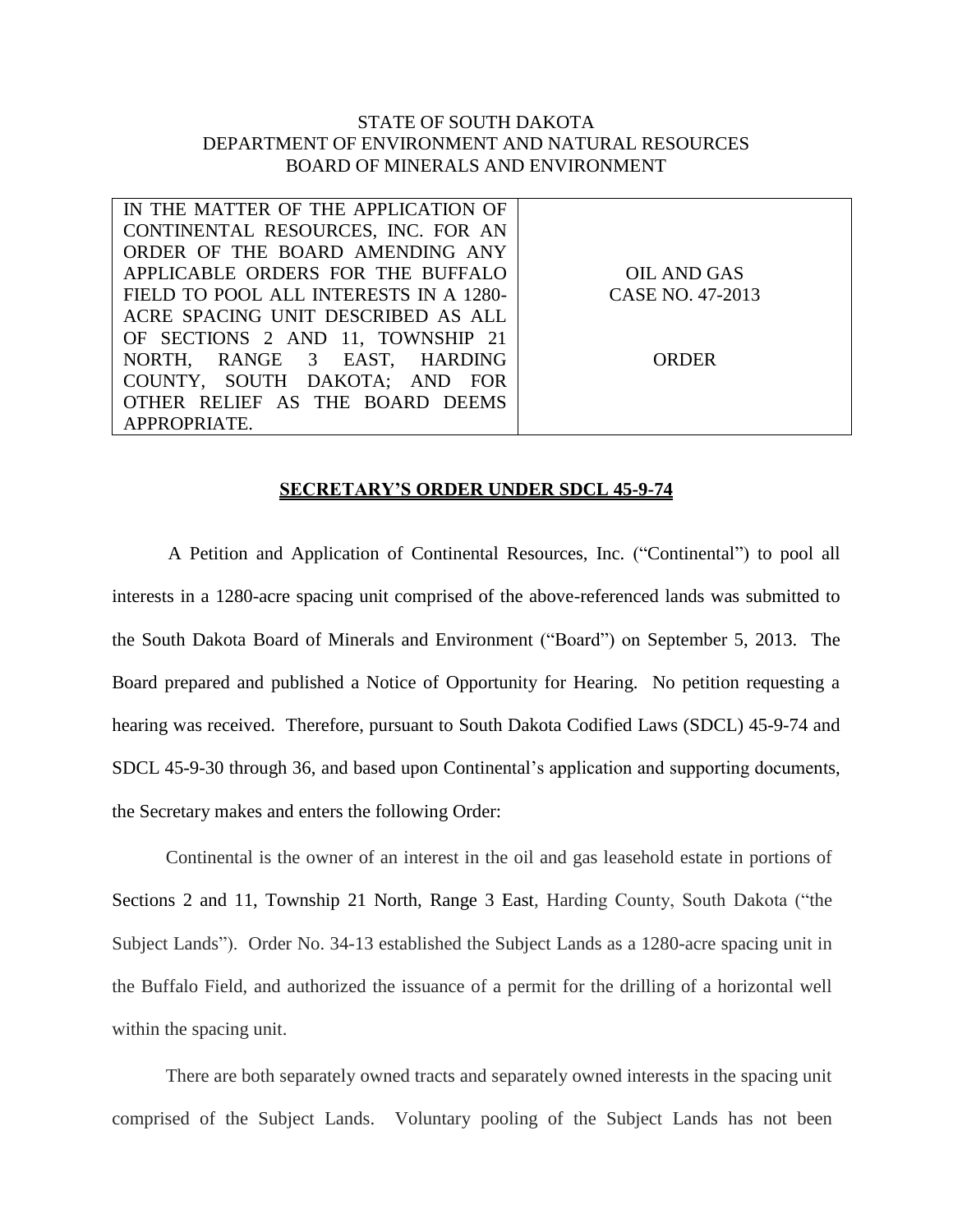accomplished.

Under the current case, Continental has requested that the Board pool all interests in the aforementioned spacing unit, and that the Board authorize Continental to drill, equip and operate the Gordon 44-11H horizontal well within said spacing unit.

In Continental's opinion, pooling the Subject Lands will increase the ultimate recovery of the pool, prevent waste, prevent the drilling of unnecessary wells and protect correlative rights.

## **IT IS THEREFORE ORDERED**

A. Pooling of all interests in the 1280-acre spacing unit comprised of Sections 2 and 11, Township 21 North, Range 3 East, Harding County, South Dakota, is hereby granted for the Buffalo Field. Continental is hereby authorized to drill, equip and operate the Gordon 44-11H well.

B. All expenses incurred in drilling, equipping and operating the Gordon 44-11H well on the spacing unit, plus a reasonable charge for supervision and interest, and all production from the well, shall be allocated to the various tracts within the spacing unit on the basis of the ratio of the number of acres contained in each separately owned tract to the number of acres in the spacing unit.

C. Operations incident to the drilling of a well on any portion of the spacing unit shall be deemed for all purposes the conduct of such operation upon each separately owned tract in the spacing unit, and production allocated to each tract shall, when produced, be deemed for all purposes to have been produced from each tract by a well drilled thereon.

D. Any owner of mineral interests in the spacing unit may elect to participate in the risk and cost of the drilling and operation of the Gordon 44-11H well at any time prior to completion of the well upon the basis of full participation or upon terms and conditions mutually agreeable to Continental and the mineral interest owner.

2